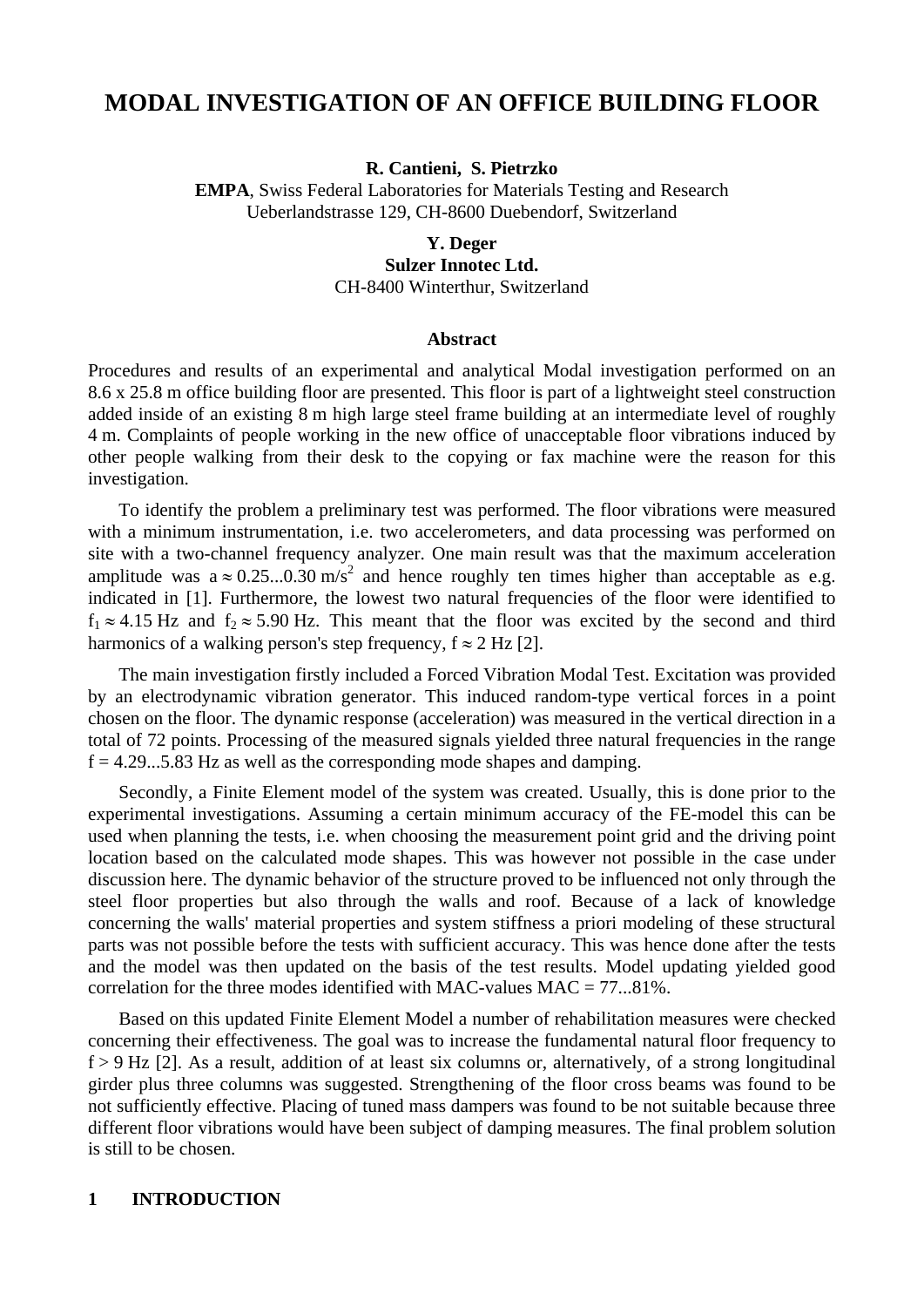Commissioned by the owner of the building, EMPA performed an experimental and analytical System Identification on a steel floor having recently been added to the building as an office area in 1997. Complaints of people working in the new office of unacceptable floor vibrations induced by other people walking from their desk to the copying or fax machine were the reason for this investigation. After a preliminary test having been performed to identify the problem, the floor was subject of a Forced Vibration Modal Test. Subsequently, a Finite Element model of the new building was created. This Finite Element model was then updated based on the Forced Vibration Test results and used to assess the effectiveness of rehabilitation measures.

# **2 THE STRUCTURE**

The several years old main building is a quite large steel frame structure with a mesh width of 8.6 m. A new office building was added in a corner of this building partly making use of the existing columns and main beams. Using the original axes denomination the new building covered the area between the longitudinal axes K and L and the transverse axes 10, 11, 12 and 13 (Fig. 1). Complicating the situation, the four original columns in the axis K had a free length of roughly 8 m whereas the free length of the columns in the axis L was separated into twice 4 m through an intermediate beam along axis L. This difference is due to the fact that axis K is at the interior of the building whereas axis L defines one of the building's façades. Most of the beams shown in Figure 1 were added to the existing structure: The longitudinal beam in axis K, two UNP 320, fixed to the interior colums at a height of 4 m, main cross beams HEA 260 in the axes 10 to 13 and in the third points beween these and an additional mesh of secondary beams HEA 120 in the cross and longitudinal directions. No columns were added which kept the free span to 8.6 m in the transverse (cross) and the longitudinal directions.

The floor construction placed on top of these steel beams consisted of a corrugated steel sheet SP 80/0.88, an additional 5 mm steel plate, probably some further layer of concrete or gypsum of unknown thickness and a thin hard-felt carpet.

"Exterior" walls were mounted along the axes K (with windows) and 10 (no windows). In the other two office exterior axes L and 13, the existing walls were kept. Figures 2 and 3 give an impression of the new office structure as seen from the inside of the main building and a view of the new steel floor undersight.

The floor area was not completely free of interior walls. Such walls were concentrated in the square K/L/10/11 (see Figure 11, Paragraph 6). In the remaining area some twenty people are working using computer workstations.

### **3 THE PROBLEM**

Every time one of the people working in the office area walked to the copying or fax machine, floor vibrations were induced which made some of the quite large computer screens shake quite considerably. This shaking was especially obvious in the mid-span region of the square  $K/L/11/13$ . The investigation described here was instigated as a consequence of the corresponding complaints.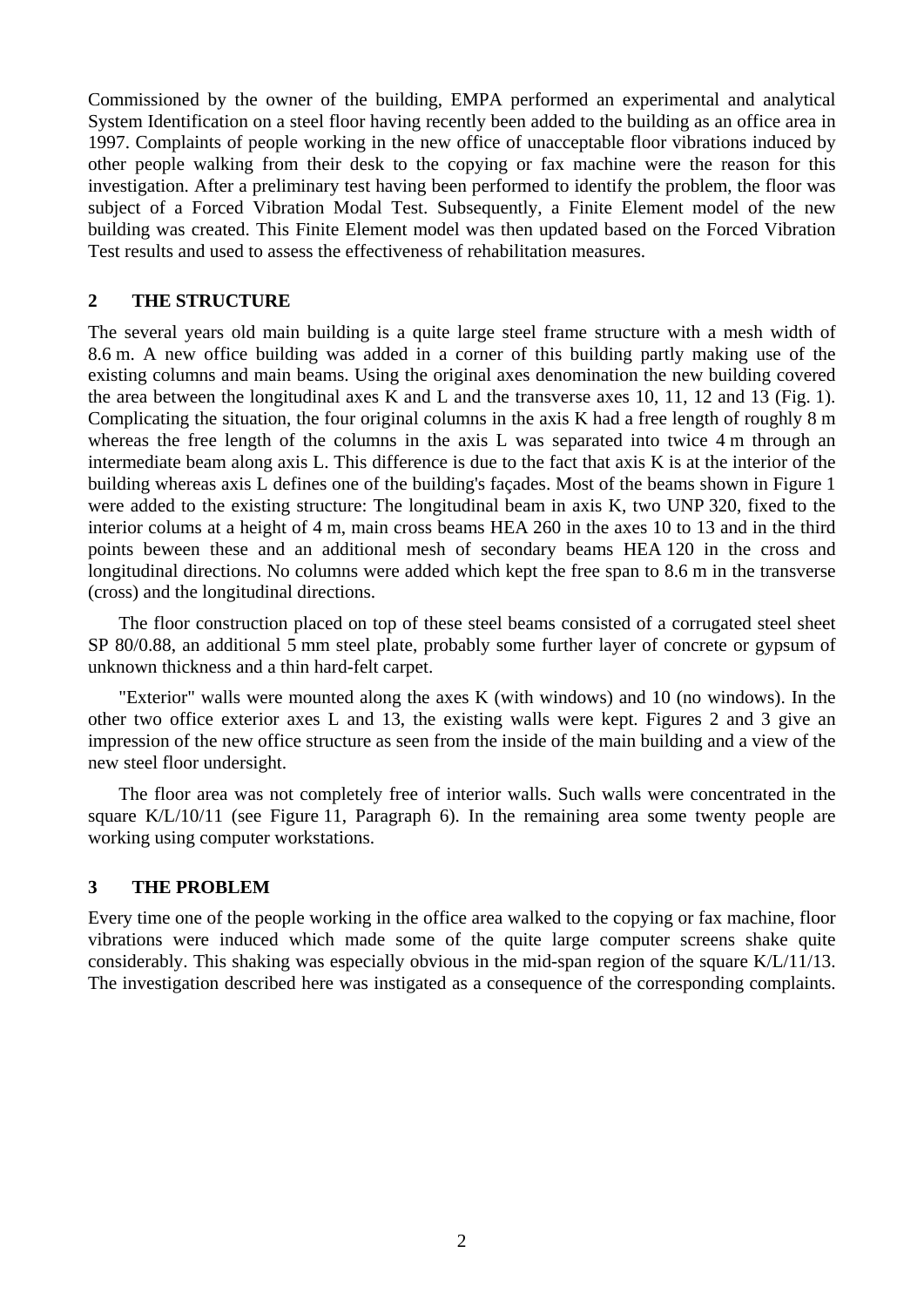

Fig. 1 Plan view of the steel floor investigated. The measurement points A and B as used in the preliminary test are indicated. The black square gives the driving point as used for the main tests.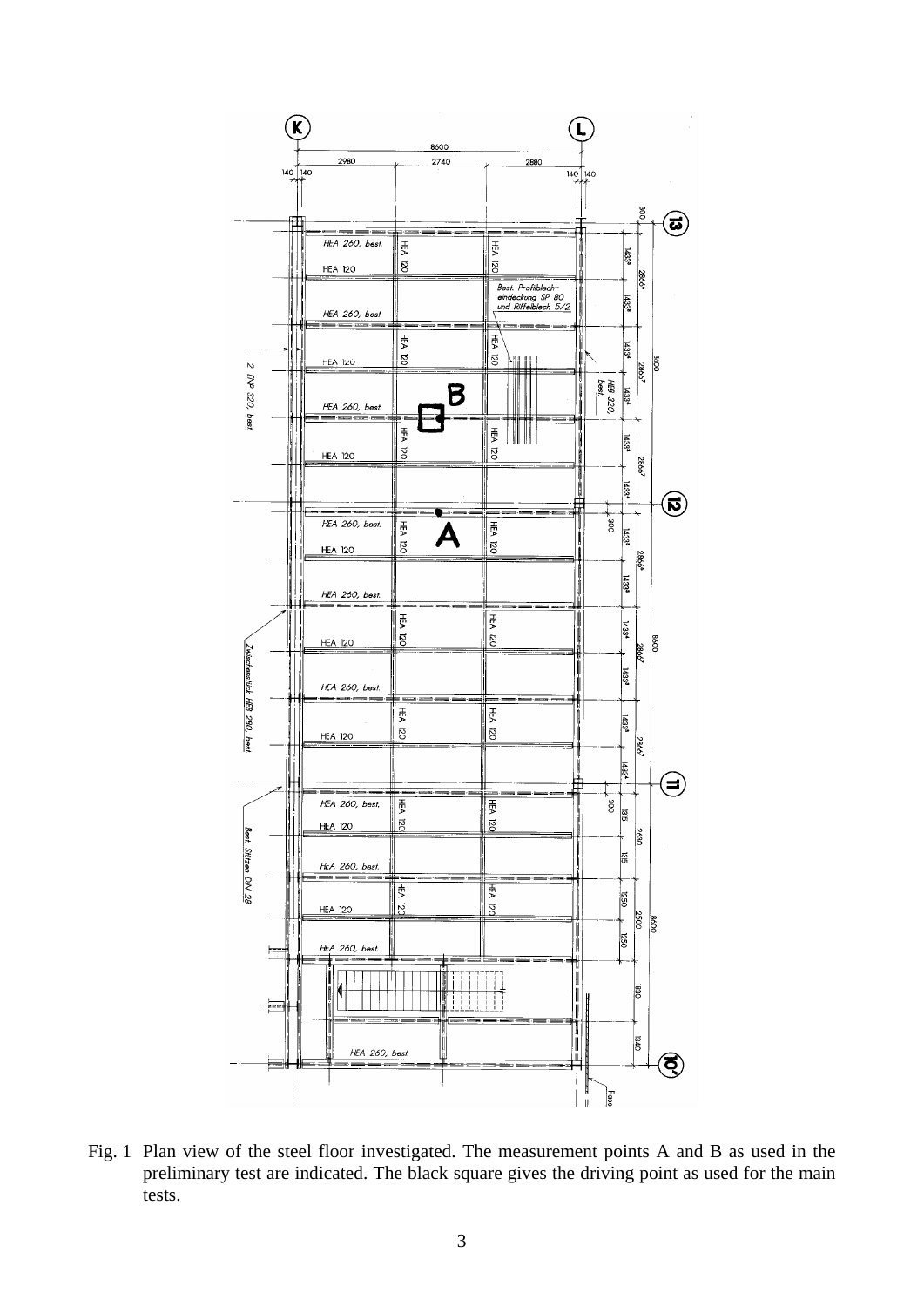

Fig. 2 View of the new office building "exterior wall" in axis K. To the far left the old wall in axis 13 can be seen, in the middle and to the right the two old columns in the axes 12 and 11.



Fig. 3 View of the new steel floor undersight. Cross beams from the left to the right, the corrugated steel sheet on top of them.



Fig. 4 Results of the preliminary tests: Top two figures: Frequency spectra as measured in the points A and B (see Fig. 1). The Coherence Function clearly shows a quite low value for the forced vibration at  $f \approx 2$  Hz and higher values for the two floor natural vibrations.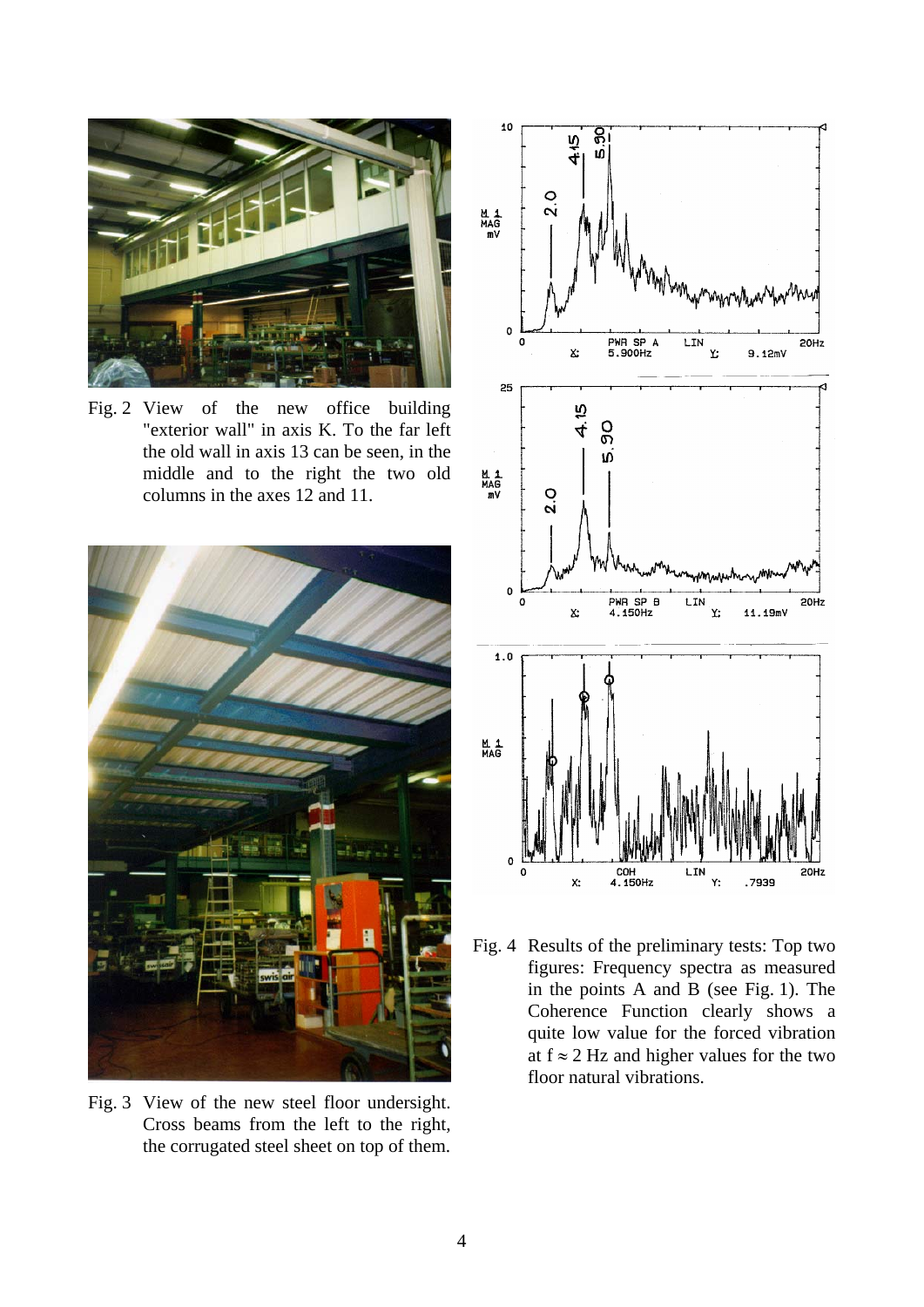#### **4 PRELIMINARY TEST**

To identify the problem, a preliminary tests using a minimum equipment was performed. Two accelerometers were placed in the critical region (Fig. 1). Considering the floor construction being quite stiff, the accelerometers were fixed to steel plates of roughly 10 kg mass equipped with three pinned bearings and placed on the carpet. The floor vibrations were then measured during a couple of hours of normal office operation. This kind of system excitation was primarily chosen to determine the actual vibrations' intensity and frequency content. It was however clear, that besides the peaks representing the floor's natural frequencies, a peak would show up in the frequency spectra measured at the forcing frequency,  $f \approx 2$  Hz [2]. The results of on-line signal processing however showed a clear separation between the different peaks (Fig. 4). It was hence not necessary to perform additional tests with e.g. heel drop excitation. These would have yielded floor natural frequencies only.

On-line signal processing was performed using a two-channel frequency analyzer. Figure 4 shows two spectra and the corresponding Coherence Function.

The results of the preliminary tests were:

- The maximum floor vertical acceleration amplitude was  $a = 0.25...0.3$  m/s<sup>2</sup>, which is roughly ten times larger than usually rated as acceptable [1],
- The first two natural floor frequencies are  $f_1 \approx 4.15$  Hz and  $f_2 \approx 5.90$  Hz.

This means that the floor was excited through the second and third harmonics of the forces produced by a walking person [2].

To get into a position to suggest effective rehabilitation measures, a full Forced Vibration Modal Test and subsequent Finite Element model updating were subsequently performed.

# **5 MAIN FORCED VIBRATION MODAL TESTS**

These tests took place ona working day between 5 pm and 10 pm, i.e. after the last man working in this office had left the site. The only problem to be solved later-on was to convince the room cleaning woman showing up at 8 pm to take a day off.

### **5.1 The Excitation**

An electrodynamic vibration generator Type APS Electro-Seis Model 400 was used to excite the floor in the vertical direction. With a 30.6 kg moving mass, a stroke of 158 mm and a power consumption of 1.2 kW the maximum force amplitude of this device is  $F = 445$  N for frequencies in the range  $f = 2.2...12.0$  Hz. The shaker is fixed to a load-measuring platform developed by EMPA (Fig. 5). As the shaker is quite heavy compared to the dynamic force produced no firm connection with the structure to be excited is necessary. The choice of the driving point was quite straightforward: Somewhere in the region of the dynamically most active floor area (Fig. 1). As the two or three lowest floor modes were of concern only, no attempts were undertaken to place the shaker clearly outside of the mid-span region. This was also forced through the office being quite densely populated with furniture leaving open but a small corridor in the mid-span region.

The forcing function was chosen as a random signal limited to the  $f = 0...20$  Hz frequency band. This was produced by the software package used for signal acquisition and processing.

### **5.2 Response Measurements**

Vertical floor vibrations induced by the shaker operation were measured as accelerations in 72 points. A measurement unit consisted of a piezo-type accelerometer (sensitivity: 10 V/g, resolution:  $10^{-6}$  m/s<sup>2</sup>) mounted on a supporting aluminum plate. In contrary to the preliminary tests, the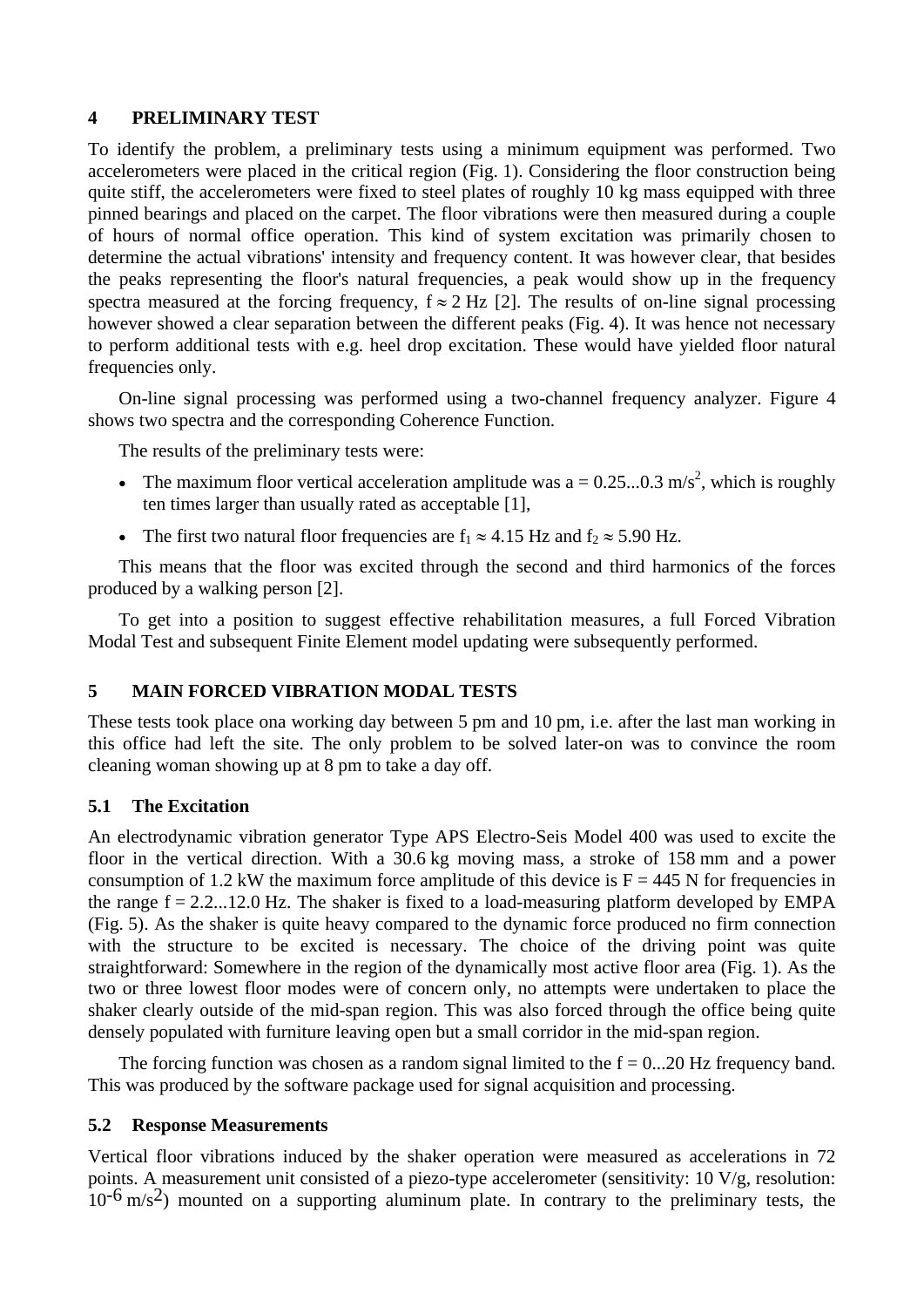accelerometers were now fixed to the floor undersight, i.e. directly to the steel beams (Fig. 6). As mentioned above, the furniture population in the office was quite dense. In addition, with the measurement point grid being closely connected to the steel beams (Fig. 7), this was the easier and better solution. Ladders were however required to reach the measurement points. As drilling of holes into steel beams is not very popular with the owners, the supporting aluminum plates were rigidly clamped to the beam's flanges with the help of screw-clamps (Fig. 6). Eight such measurement units were simultaneously in operation. This helped to keep the total testing time at a reasonable level.

Subsequent to the measurements in vertical direction, measurements in the two horizontal directions were performed in points No. 52 and 28 in the transverse and in point No. 36 in the longitudinal direction.



Fig. 5 The electrodynamic vibration generator.



Fig. 6 An accelerometer fixed to a cross beam flange.



Fig. 7 The measurement point grid (axis 10 to the left). The driving point No. 73 is encircled.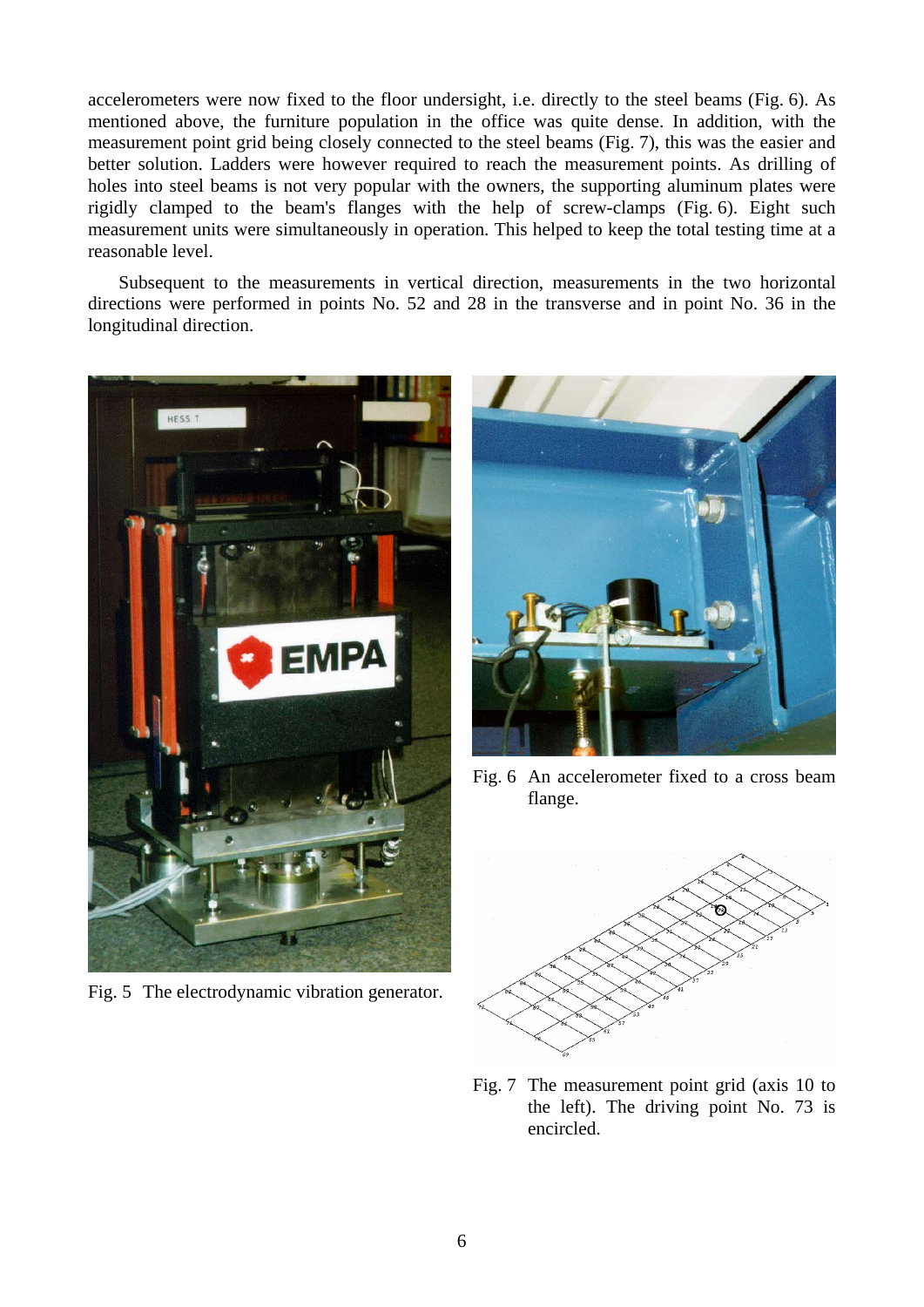# **5.3 Signal Acquisition and -processing**

An EMPA-developed amplifier provided the signal necessary to drive the accelerometers and amplified the incoming signals. Subsequent signal conditioning (anti-alias filtering, after-filtering amplification), 16-bit-digitization and signal acquisition was performed with the help of a DIFA/SCADAS front-end controlled by a HP 725/100 computer and using CADA-X.

The continuous band-limited random-type shaker lead signal covering 100% of the time window was generated using the DIFA/SCADAS front-end. The signals from eight response measurement points plus the driving point force signal were acquired simultaneously, Fourier transformed and recalculated to obtain a leakage-free estimate of the frequency response functions.

# **5.4 Results of Modal Parameter Estimation**

Modal parameters of the floor were estimated in two steps using CADA-X. Pole values (damped natural frequencies, damping ratios) and modal participation factors were calculated using the Least Square Complex Exponential Algorithm for the single input case. A helpful method for the evaluation of the number of physical modes is the Complex Modal Indicator Function calculated from all measured FRF's (Frequency Response Functions) as given in Figure 8. The maxima of this function indicate the natural frequencies of the floor. The three modes of the floor, as indicated by the Complex Modal Indicator Function significantly contribute to the dynamic response of the floor in the selected frequency range  $f = 1...15$  Hz. This was confirmed by an exact analysis based on non-linear weighted residues of the driving point FRF in this frequency range.

The natural frequencies and damping ratios were extracted from the measured FRF's. The accuracy of the estimated natural frequencies is within 3% and the accuracy of the estimated critical damping ratios within 6%. The quality of the estimated modal parameters was investigated by correlating the measured and synthezised FRF's on the basis of estimated modal parameters The correlation coefficient between these functions exceeds 96%. The values of the natural frequencies and corresponding damping coefficients given in percent of criticalare presented in Table 1 and Figure 9.

| Mode<br>Nr.    | Frequency f<br>[Hz] | Damping $\zeta$<br>[%] | Mode Characteristics                                            |
|----------------|---------------------|------------------------|-----------------------------------------------------------------|
|                | 4.29                | 2.76                   | Vertical bending<br>no nodes in the longitudinal<br>direction   |
| $\overline{2}$ | 4.83                | 2.74                   | Vertical bending;<br>one node in the longitudinal<br>direction  |
| 3              | 5.83                | 3.41                   | Vertical bending;<br>two nodes in the longitudinal<br>direction |

Table 1 Natural frequencies, damping and mode shapes of the floor investigated.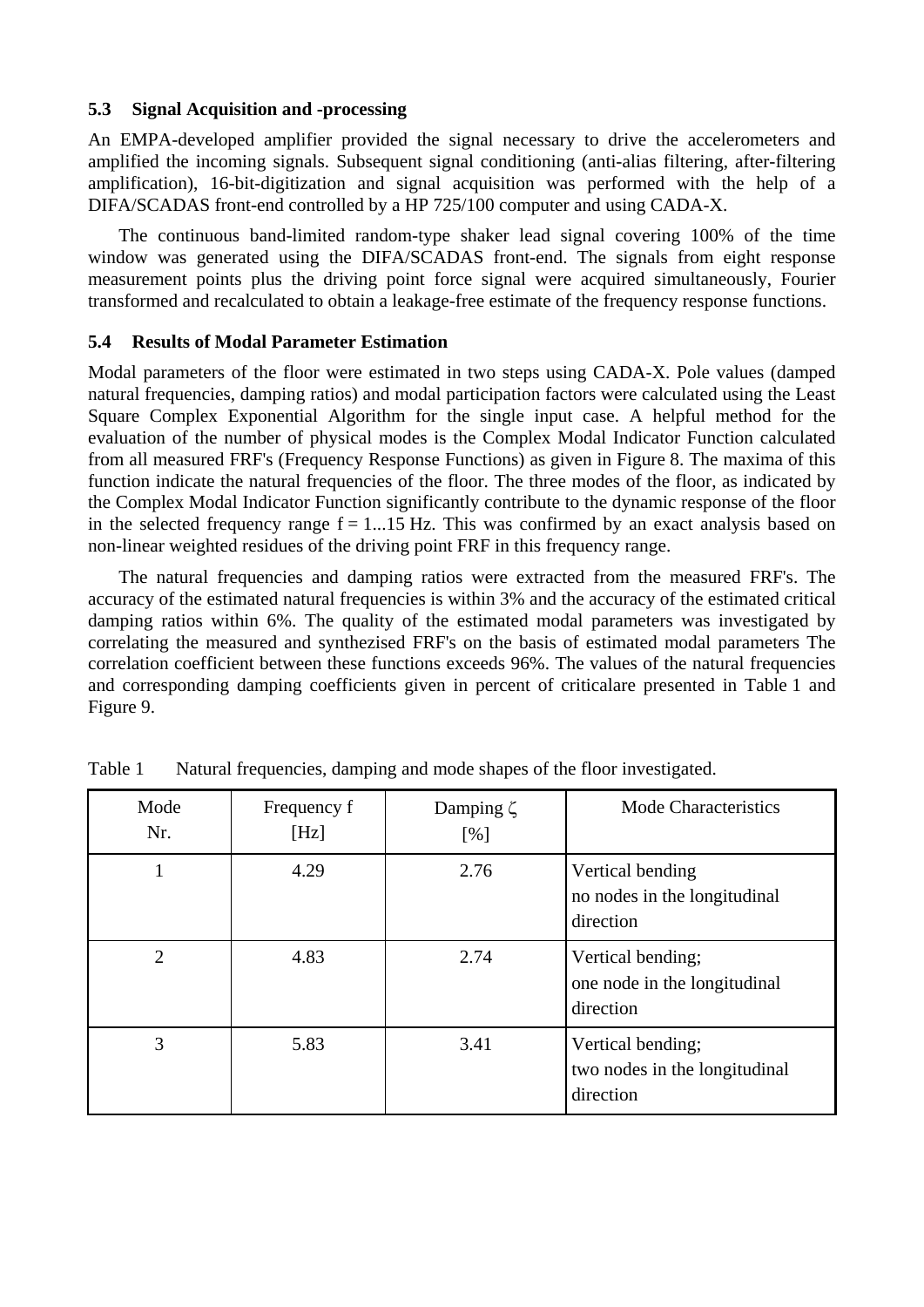For all modes, the relative immobility of the floor in the area 10/11/K/L where interior walls exist is obvious. It becomes also clear from the mode shapes that the cross beam in axis 13 does not act as a stiff support but shows large relative movements.

The measurements performed in the two horizontal directions yielded that these are comparatively small and do not influence the floor vertical bending behavior.



Fig. 8 The Complex Modal Indicator Function.



 $f_1 = 4.29$  Hz,  $\zeta_1 = 2.76\%$ 



 $f_2 = 4.83$  Hz,  $\zeta_2 = 2.74\%$ 



 $f_3 = 5.83$  Hz,  $\zeta_3 = 3.41\%$ 

Fig. 9 Modes No. 1 to 3 as determined experimentally.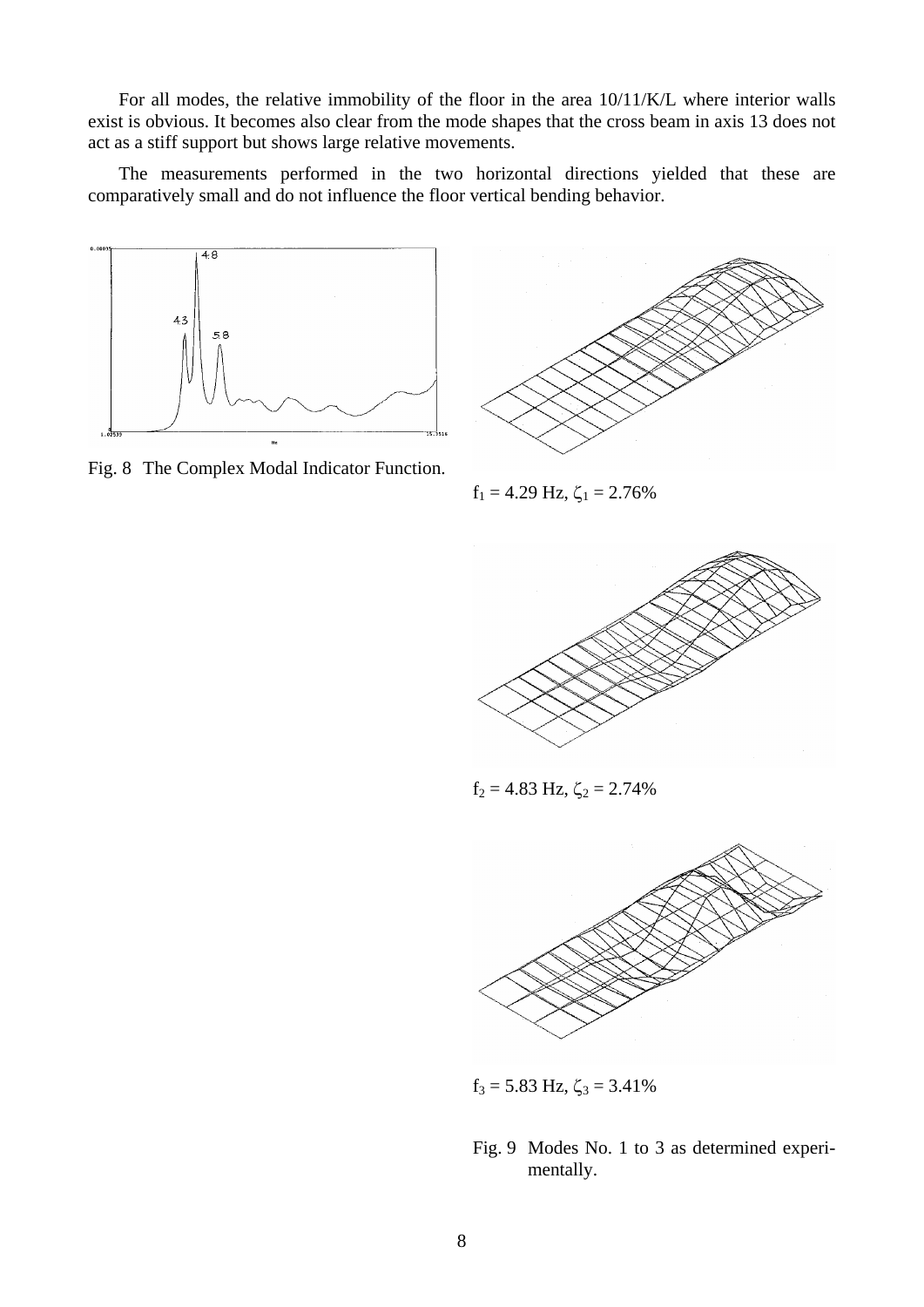#### **6 FINITE ELEMENT MODELING AND UPDATING**

Contrary to the usual procedure no preliminary FE model was generated in advance. The first model generated with the MARC software package included all the main structural components, i.e. the steel columns and steel girders, using beam elements of type 52 (Fig. 10). The cross sectional beam parameters were taken from corresponding tables. The bottom ends of the columns were assumed as rigidly fixed. The natural frequencies obtained with this quite coarse model lay far outside the acceptable range. On the other hand some unrealistic modes were found. It became clear that the simulation quality achieved was too poor and that a finer modeling was indispensible. One of the possible improvements was to include the exterior as well as the interior walls and the roof into the model. In addition, a more detailed modeling of the boundary conditions was advisable.

To represent the interior and exterior walls, plate elements of Type 75 were easily added to the model. However, a special problem had to be solved to model the roof, which consists basically of steel girders and cover plates. Inclusion of these elements as such yielded a number of lowfrequency natural vibration modes of the roof structure which were of no interest at all. A successful way to properly simulate the roof was deleting the roof construction from the model and replacing its effects through springs attached to the upper edge nodes of the plates representing the interior and exterior walls. After some trial steps the stiffness coefficients of these springs were set to  $k = 5 \cdot 10^6$  N/m in both horizontal directions.

The final FE model consisted of a total of 595 elements (242 Type 75 plate and 353 Type 52 beam elements, Fig. 11). The Young's moduli were chosen as follows:

- Steel  $200,000 \text{ N/mm}^2$
- Floor topping  $200 \text{ N/mm}^2$
- Exterior walls  $1,000$  N/mm<sup>2</sup>
- Interior walls  $5.000 \text{ N/mm}^2$

This FE model enabled to correlate all three significant modes measured by experimental modal analysis. The correlation delivered FEA/EMA-eigenfrequency differences of up to 15 % and MAC (Modal Assurance Criterion) values within the range 60...75 %.

To achieve a better agreement between the simulation model and reality, potential parameter modifications were investigated as a next step. Since the detailed construction of the floor topping and the walls was not exactly known, the corresponding material densities were the main parameters to be optimized using the FEM*tools* software package. The sensitivity analyses performed for several parameter selections proved this estimation to be true. It is worthy to mention that the office floor stationary live load represented e.g. by furniture certainly influences the overall floor mass. This was considered only very coarsely in the previous modeling, and this should be taken into account by these density variations. During the system mass optimisation steps, automatic changes in density of up to 20% were permitted in groups of plate elements.

The approach to improve the correlation quality was not always straightforward. Once again, the "Model Updating" was primarily an engineering task (definition of the system and its boundaries). The subsequently applied automatic updating routines could bring limited remedies only, played therefore rather a secondary role and were stopped after a reasonable agreement between experiment and FE-analysis, MAC  $\approx 80\%$ , was achieved.

The results of the model updating process can be taken from Table 2 and Figures 12 and 13. These were judged to be good enough to make use of the model to assess the effectiveness of rehabilitation measures.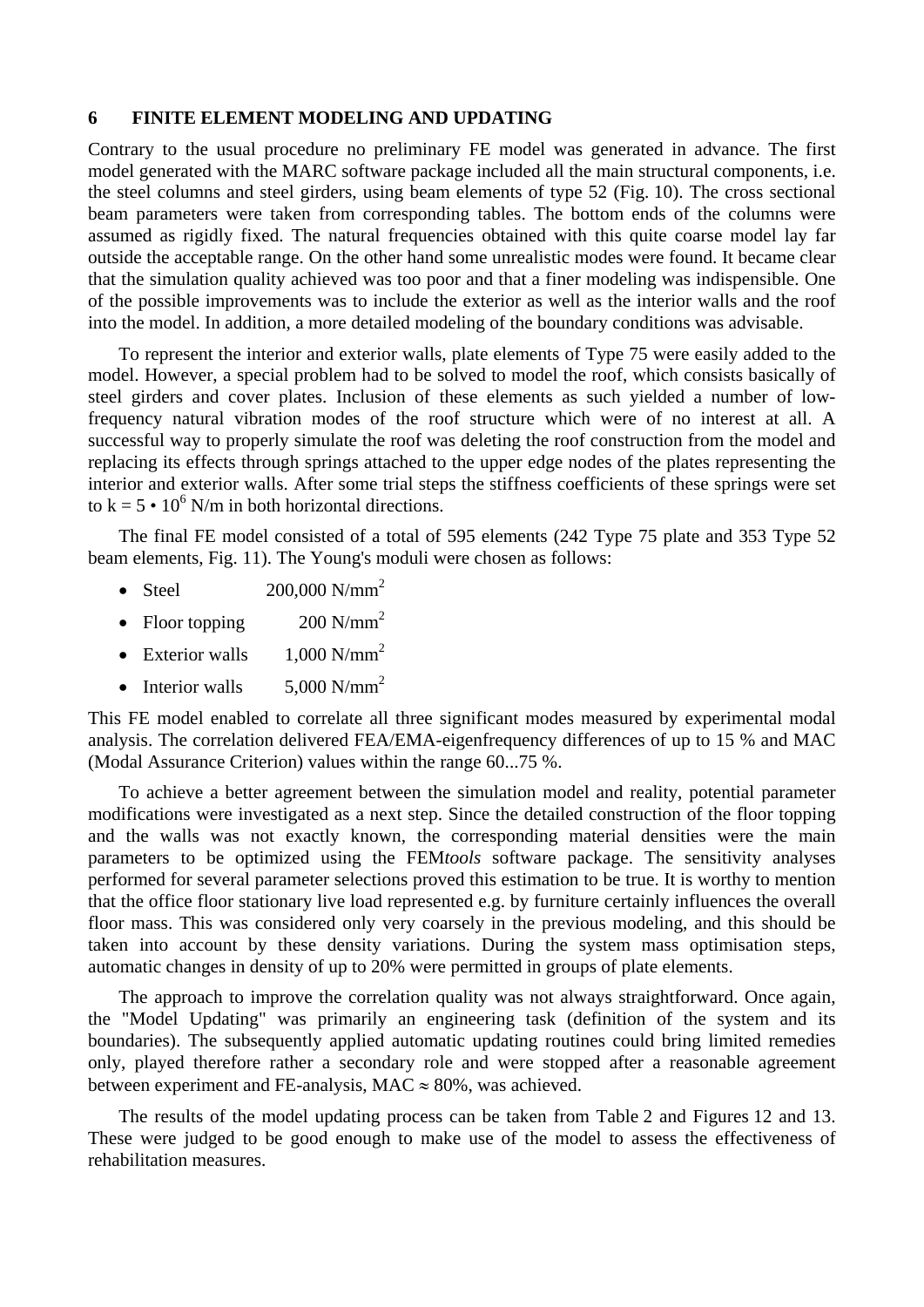

Fig. 10 The first version of the Finite Element Model consisting of steel elements only



Model consisting of steel elements only Fig. 11 The updated Finite Element model (axis 10 to the right). covering the steel construction as well as exterior and interior walls (axis 10 to the right).

Table 2 Comparison of the shapes of the lowest three floor modes as determined experimentally (EMA) and analytically (FEA).

| Mode pair | EMA Nr. | Freq.<br>[Hz] | FEA Nr. | Freq.<br>[Hz] | MAC [%] |
|-----------|---------|---------------|---------|---------------|---------|
|           |         | 4.29          |         | 4.3           | 81      |
|           |         | 4.83          |         | 4.7           | 77      |
|           |         | 5.83          |         | 6.6           | 79      |



Mode 1,  $MAC = 81\%$  Mode 2,  $MAC = 77\%$ 

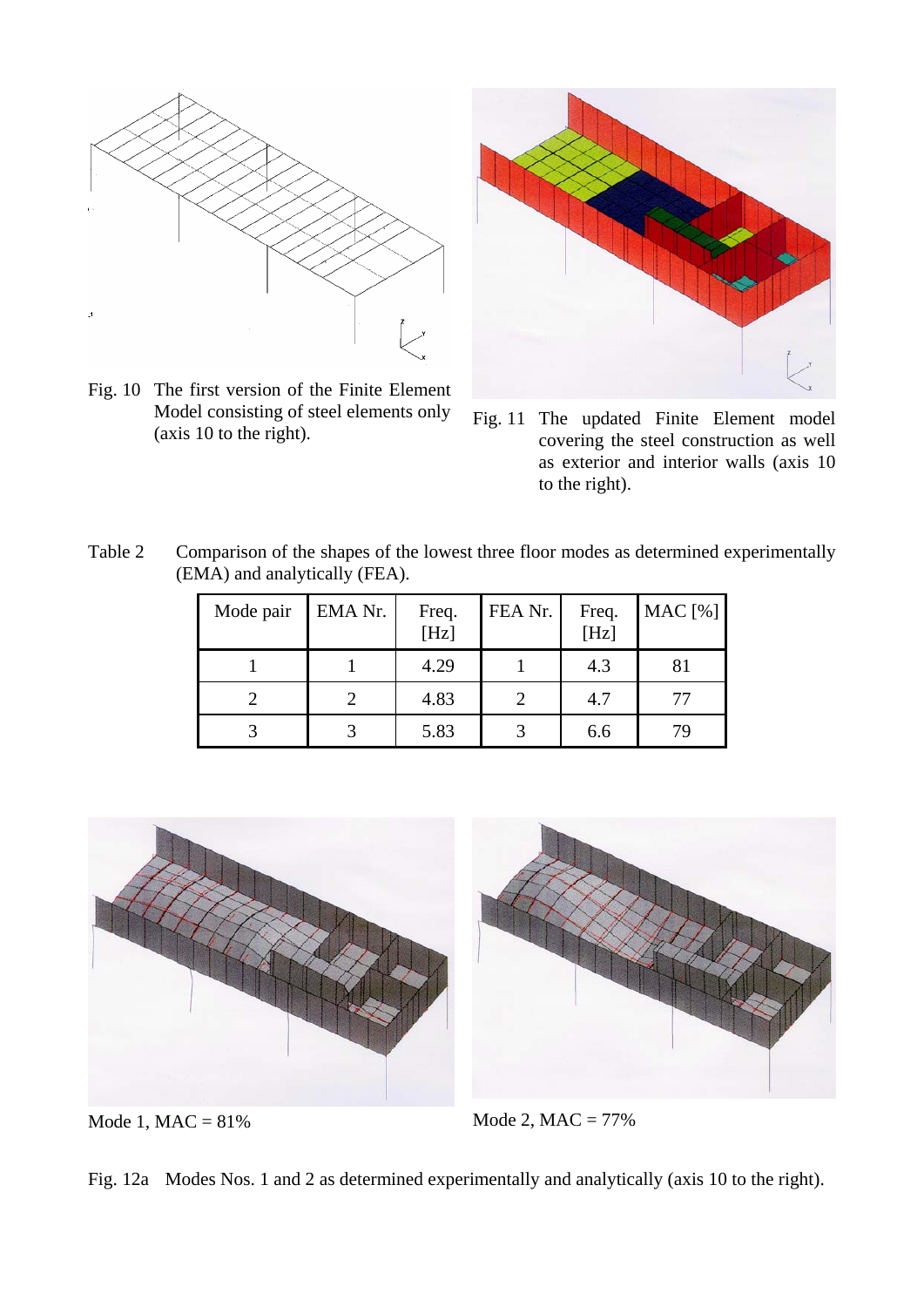

Mode 3,  $MAC = 79%$ 

Fig. 12b Mode No. 3 as determined experimentally and analytically. Fig. 13 The MAC-matrix.



# **7 REHABILITATION MEASURES / EVALUATION USING FE ANALYSES**

As the vibration problem at hand could not be solved by influencing the forcing processes two possible solutions remained:

- Stiffening of the structure such as to increase its fundamental natural frequency to  $f > 9$  Hz,
- Placing of passive tuned mass dampers.

Placing of tuned mass dampers was soon rejected due to the following reasons: a) It would have been necessary to install three dampers tuned to each of the natural floor frequencies being in the critical range, b) the effectiveness of a damper is the better the lower the damping of the vibration to be suppressed is (the optimum value  $\zeta = 1\%$  is exceeded by all floor natural vibrations), c) such dampers require maintenance and are not noise-free when operating.

The structural changes and their effect on the fundamental floor natural frequency as determined using the updated FE model are given in Table 3. Three of the solutions are promising.

Table 3 The rehabilitation measures investigated and their effect on the floor fundamental natural frequency.

| Rehabilitation measure                                                                                     | Fundamental floor frequency f<br>[Hz] |
|------------------------------------------------------------------------------------------------------------|---------------------------------------|
| Addition of 7 intermediate columns (Fig. 14)                                                               | 13.04                                 |
| Addition of 6 intermediate columns;<br>effectiveness depending on which one of the 7 columns is<br>omitted | 7.0811.21                             |
| Addition of 4 intermediate columns;<br>omitting every second of the 7 columns                              | 7.09                                  |
| Increasing the cross beam stiffness by a factor of 4                                                       | 7.56                                  |
| Addition of a stiff longitudinal beam plus three intermediate<br>columns (axes 10, 11 and 12)              | 11.4                                  |